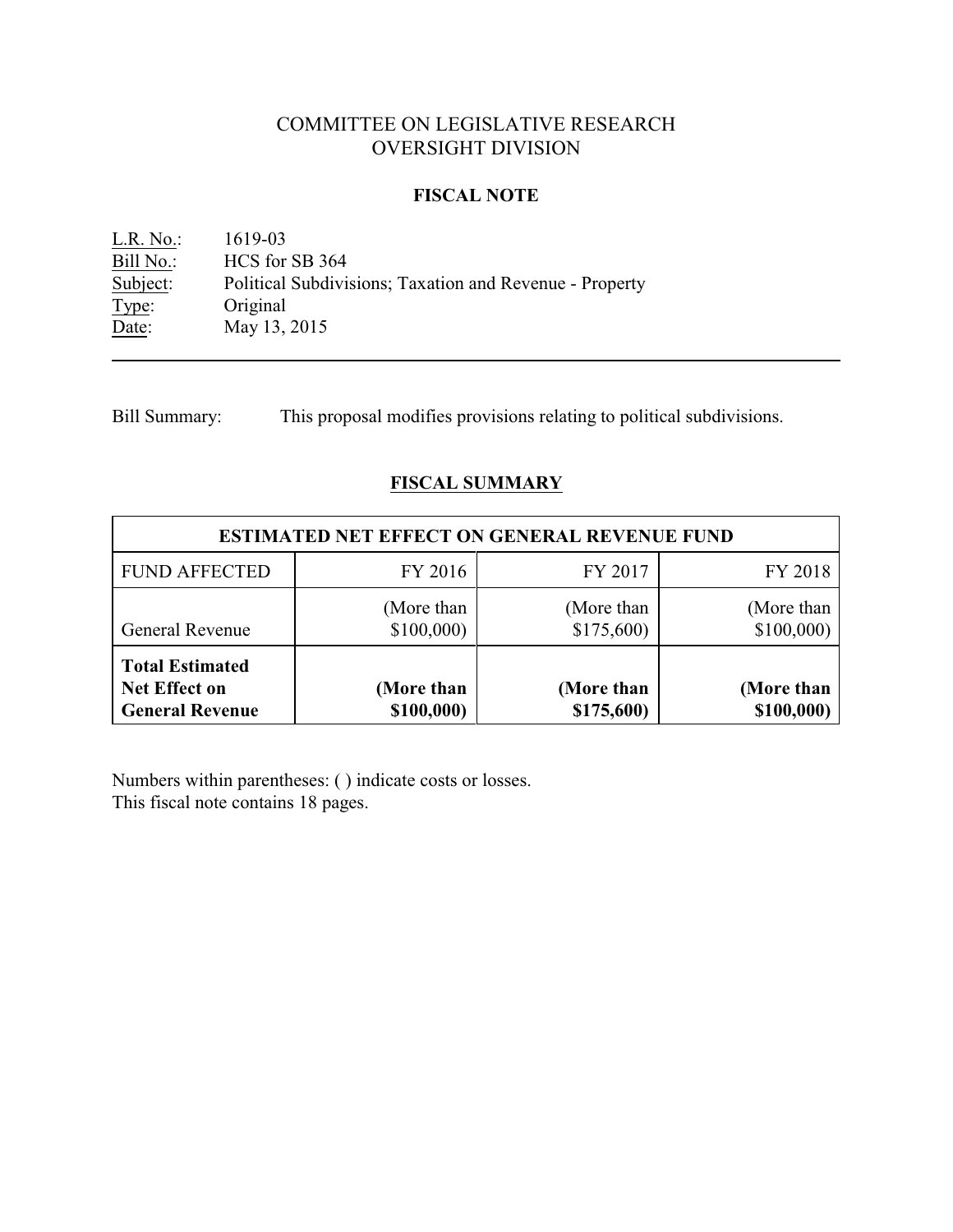L.R. No. 1619-03 Bill No. HCS for SB 364 Page 2 of 18 May 13, 2015

| <b>ESTIMATED NET EFFECT ON OTHER STATE FUNDS</b>                           |                                                  |                                                    |                                                  |  |  |
|----------------------------------------------------------------------------|--------------------------------------------------|----------------------------------------------------|--------------------------------------------------|--|--|
| <b>FUND AFFECTED</b>                                                       | FY 2016                                          | FY 2017                                            | FY 2018                                          |  |  |
| Worker's<br>Compensation                                                   | (\$151,245)                                      | (\$151,245)                                        | (\$151,245)                                      |  |  |
| Second Injury Fund                                                         | $(\$907,469)$                                    | $(\$907,469)$                                      | $(\$907,469)$                                    |  |  |
| <b>School District Trust</b><br>Parks, and Soil and<br>Water               | (Less than \$100,000)<br>(Less than $$100,000$ ) | (Less than $$100,000$ )<br>(Less than $$100,000$ ) | (Less than \$100,000)<br>(Less than $$100,000$ ) |  |  |
| Conservation<br>Commission                                                 | (Less than $$100,000$ )                          | (Less than $$100,000$ )                            | (Less than \$100,000)                            |  |  |
| <b>Total Estimated</b><br><b>Net Effect on Other</b><br><b>State Funds</b> | (More than<br>\$1,158,714)                       | (More than<br>\$1,158,714)                         | (More than<br>\$1,158,714)                       |  |  |

| <b>ESTIMATED NET EFFECT ON FEDERAL FUNDS</b>                               |                         |                                |                                |  |
|----------------------------------------------------------------------------|-------------------------|--------------------------------|--------------------------------|--|
| <b>FUND AFFECTED</b>                                                       | FY 2016                 | FY 2017                        | FY 2018                        |  |
| <b>UI</b> Administration<br>Fund                                           | \$0 or $(\$38,000,000)$ | $$0 \text{ or } ($38,000,000)$ | $$0 \text{ or } ($38,000,000)$ |  |
| Wagner Peyser Fund                                                         | \$0 or $(12,000,000)$   | \$0 or $(\$12,000,000)$        | \$0 or $(\$12,000,000)$        |  |
| <b>Total Estimated</b><br><b>Net Effect on All</b><br><b>Federal Funds</b> | \$0 or (\$50,000,000)   | \$0 or (\$50,000,000)          | \$0 or (\$50,000,000)          |  |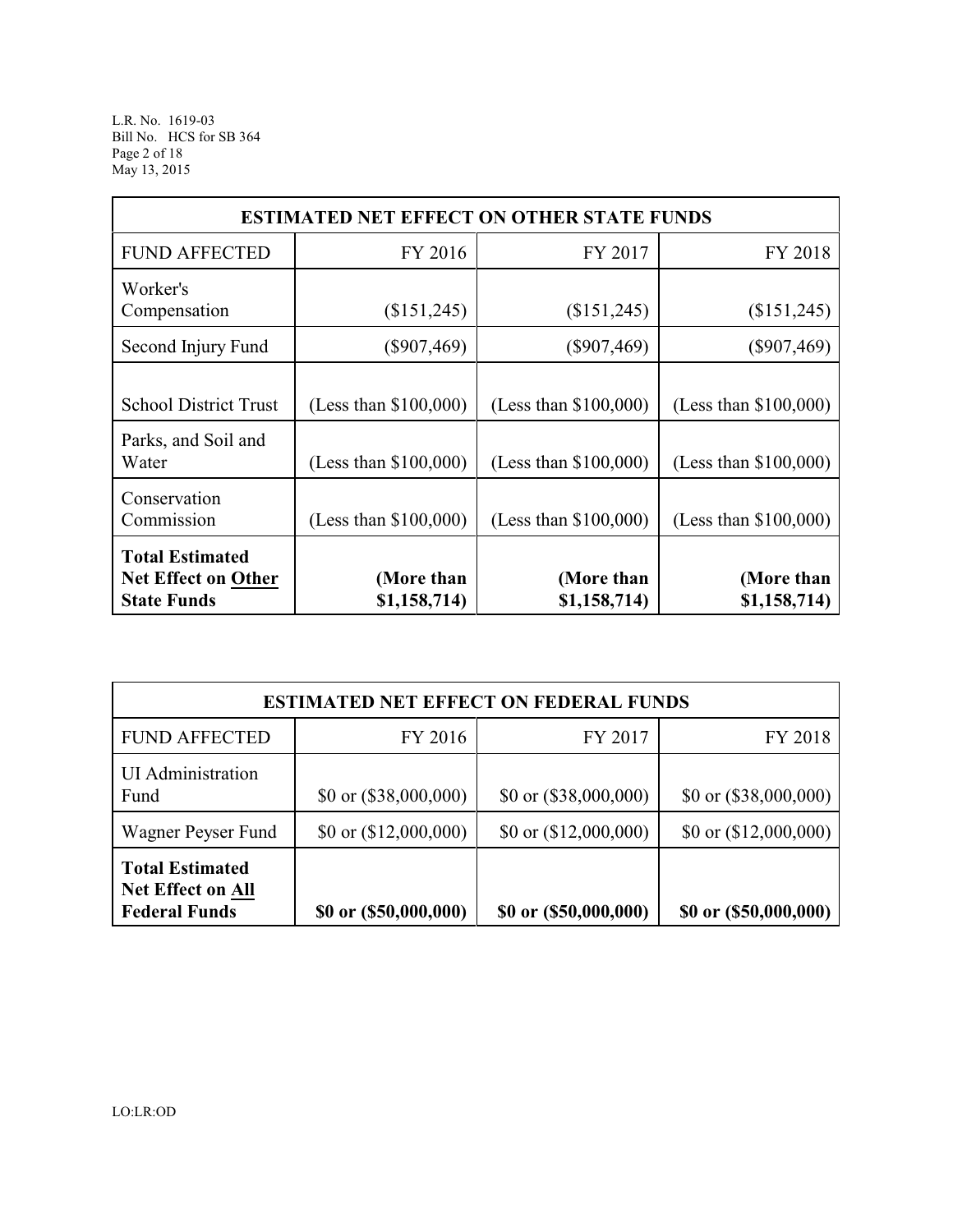L.R. No. 1619-03 Bill No. HCS for SB 364 Page 3 of 18 May 13, 2015

| <b>ESTIMATED NET EFFECT ON FULL TIME EQUIVALENT (FTE)</b>    |         |         |         |  |  |
|--------------------------------------------------------------|---------|---------|---------|--|--|
| <b>FUND AFFECTED</b>                                         | FY 2016 | FY 2017 | FY 2018 |  |  |
|                                                              |         |         |         |  |  |
|                                                              |         |         |         |  |  |
| <b>Total Estimated</b><br><b>Net Effect on</b><br><b>FTE</b> |         |         |         |  |  |

 $\boxtimes$  Estimated Net Effect (expenditures or reduced revenues) expected to exceed \$100,000 in any of the three fiscal years after implementation of the act.

| <b>ESTIMATED NET EFFECT ON LOCAL FUNDS</b> |           |           |           |  |
|--------------------------------------------|-----------|-----------|-----------|--|
| <b>FUND AFFECTED</b>                       | FY 2016   | FY 2017   | FY 2018   |  |
| <b>Local Government</b>                    | (Unknown) | (Unknown) | (Unknown) |  |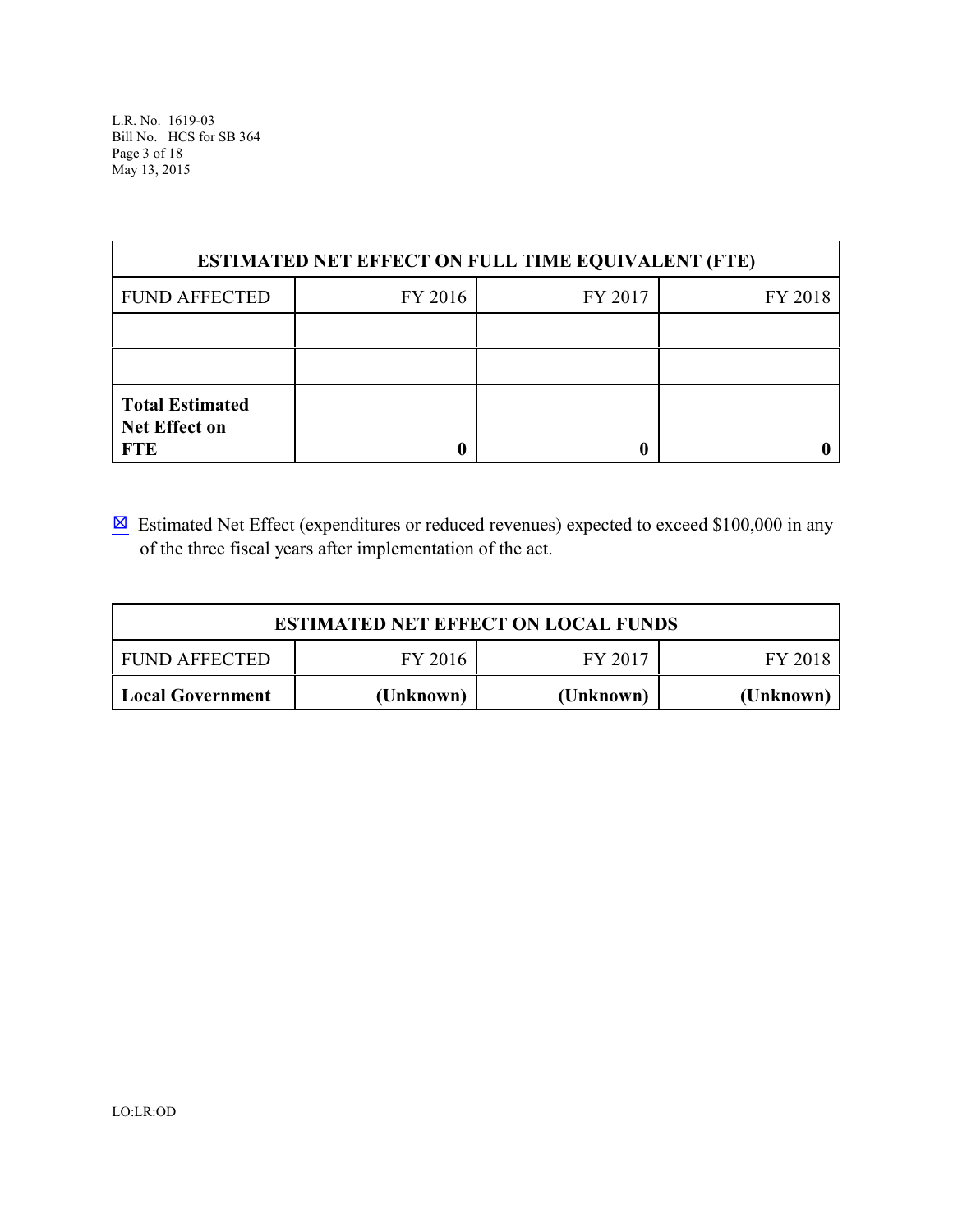L.R. No. 1619-03 Bill No. HCS for SB 364 Page 4 of 18 May 13, 2015

# **FISCAL ANALYSIS**

#### ASSUMPTION

Section 49.130

In response to a similar proposal from this session, SB 539, Oversight received the following responses:

Officials at the **Office of the State Courts Administrator** and the **Department of Revenue (DOR)** each assume no fiscal impact to their respective agencies from this proposal.

Officials at **St. Louis County**, the **Platte County Board of Election Commission** and the **Callaway County Commission** each assume no fiscal impact to their respective entities from this proposal.

#### Section 67.410

In response to a similar proposal, SB 387, **Oversight** assumes this proposal modifies provisions required to be in nuisance abatement ordinances enacted by municipalities and counties. Oversight assumes actions by a governing body by ordinance could result in unknown costs to local political subdivisions. Costs to repair and maintain structures that are declared to be a nuisances are to be added to the annual real estate taxes of the property. It is possible that the taxes would not be paid in the same year the costs were expense by the local political subdivision. Therefore, Oversight will reflect a \$0 or unknown cost for local political subdivisions. Oversight assumes any recovery of real estate taxes will go beyond this fiscal note period and would be an unknown positive.

#### Section 92.402

In response to a similar proposal from this session, HB 739, officials from the **City of Kansas City** assumed the proposal would maintain revenues from the public mass transportation sales tax in the following amounts.

> Fiscal Year 2016: \$12,166,667 (period of 1/1/16 to 4/30/16) Fiscal Year 2017: \$36,500,000 Fiscal Year 2018: \$36,500,000

**Oversight** has no independent information regarding transportation sales tax revenues and will assume for fiscal note purposes the City of Kansas City response is the best available estimate of the impact of this proposal.

LO:LR:OD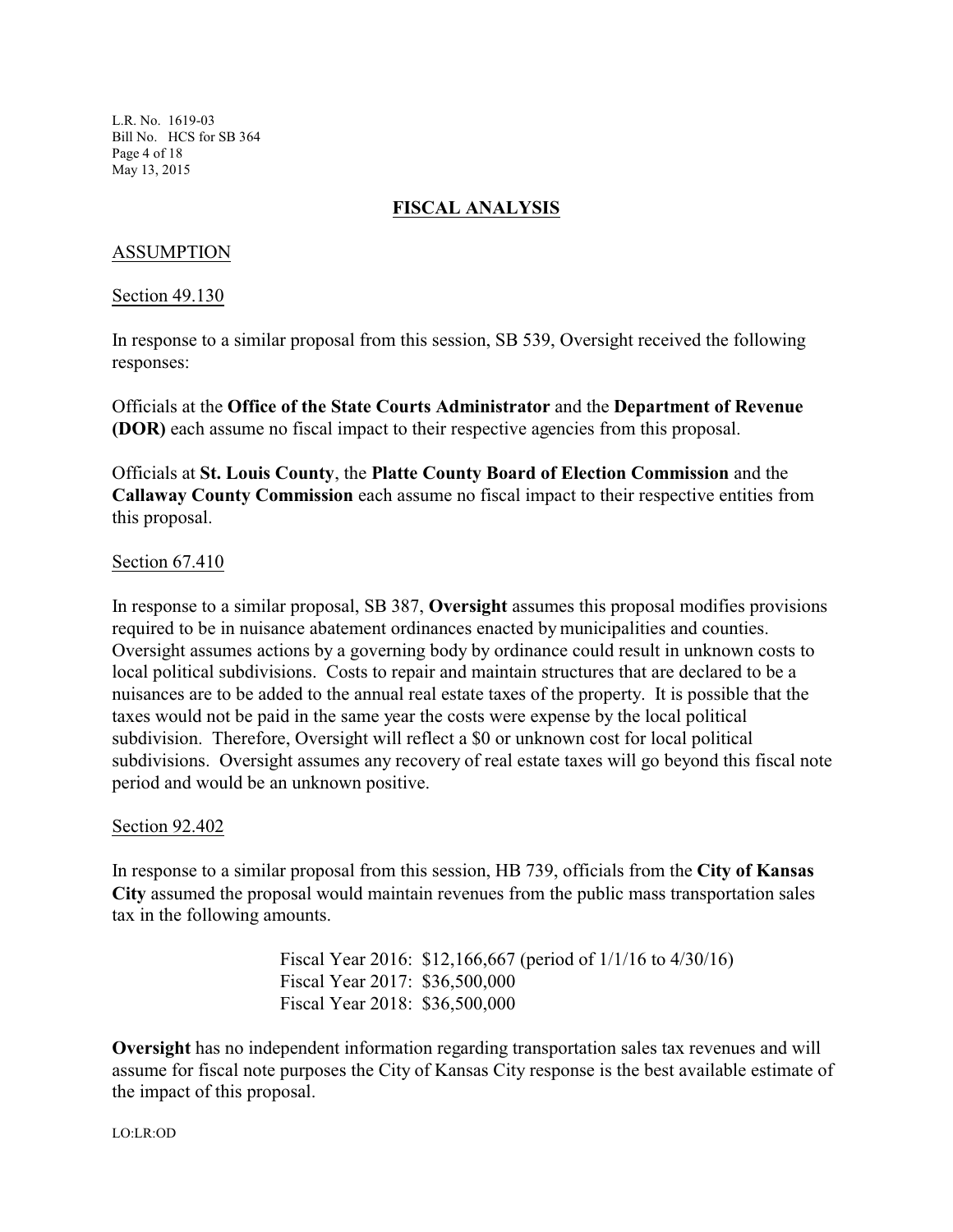L.R. No. 1619-03 Bill No. HCS for SB 364 Page 5 of 18 May 13, 2015

# ASSUMPTION (continued)

**Oversight** notes that current provisions would let a portion of the sales tax expire on December 31, 2015 (FY 2016) and the proposal would extend the sales tax indefinitely. If the sales tax expired, the revenue reduction for the City of Kansas City from January 1, 2016 to June 30, 2016 (FY 2016) would be  $(\$36,500,000 \times 6/12) = \$18,250,000$  (disregarding reporting and distribution delays), and the fiscal impact of this proposal for FY 2017 and FY 2018 would be \$36,500,000 per year. Oversight will include these amounts in this fiscal note.

For simplicity, **Oversight** will not include any impact for the Department of Revenue's collection costs. Oversight will also assume that all or substantially all of the sales tax revenues would be expended on transportation costs and will so indicate in this fiscal note.

Officials from the **Joint Committee on Administrative Rules**, the **Jackson County Election Board**, and the **Platte County Board of Elections** assume this proposal would have no fiscal impact on their organizations.

Although they did not respond to our request for information, officials from the **Office of the Secretary of State (SOS)**, the **Office of Administration - Division of Budget and Planning (BAP)**, and the **DOR** assumed a similar proposal (SB 1490 LR 805-01) would have no fiscal impact on their organizations.

#### Section 94.360

**Oversight** assumes this section will have a have a \$0 to Negative Unknown Loss to local political subdivisions.

#### Section 94.902

In response to HCS for HB 566 Oversight received the following responses:

In response to a previous version of this proposal, officials from the **City of Liberty** stated their estimate of revenue from a one-half cent sales tax would be approximately \$1,700,000 per year and the election cost would be approximately \$30,000. City officials did not indicate any additional cost to their organization to implement this proposal, and **Oversight** assumes any additional cost could be absorbed with existing resources. Oversight will include the city's estimated municipal election cost in this fiscal note.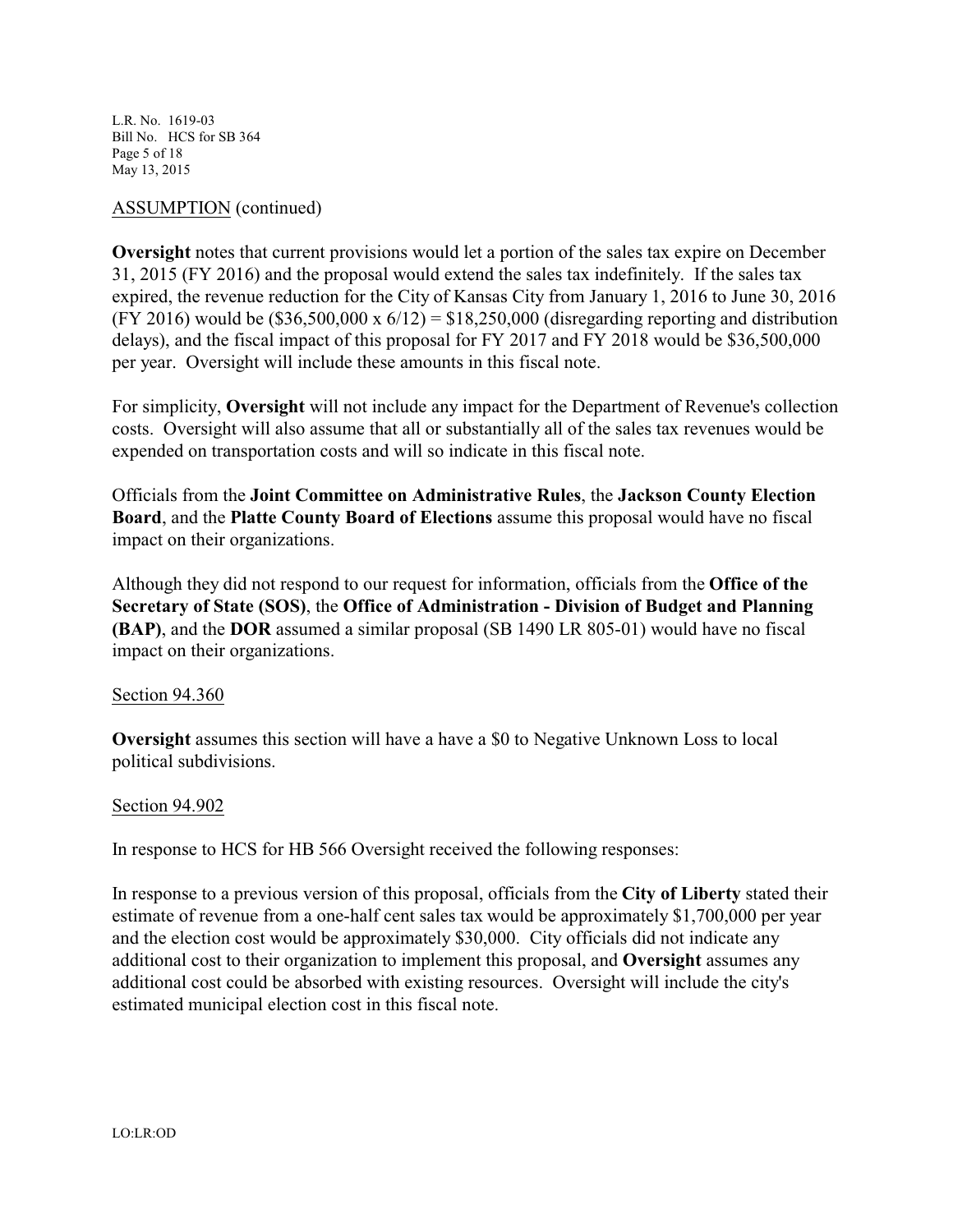L.R. No. 1619-03 Bill No. HCS for SB 364 Page 6 of 18 May 13, 2015

# ASSUMPTION (continued)

Officials from the **City of North Kansas City** stated their estimate of revenue from a one-half cent sales tax would be approximately \$1,575,000 each year if the entire half-cent sales tax was levied. City officials did not indicate any additional cost to their organization to implement this proposal, and **Oversight** assumes any additional cost could be absorbed with existing resources. The city did not provide an estimate of election costs for this proposal, and Oversight will include an unknown but less than \$100,000 estimated election cost in this fiscal note for the city.

Officials from the **BAP** noted the proposal would allow voters in certain cities to approve a sales tax up to  $\frac{1}{2}$  of one percent to improve public safety of the city.

BAP officials provided information from the Department of Revenue (DOR) 2014 sales tax report which indicated taxable sales in Liberty totaled \$428.8 million in fiscal year 2014. Therefore, BAP officials estimated the proposed sales tax could generate up to (\$428,800,000 x  $.005$ ) = \$2.14 million (rounded) annually for the city beginning as early as two weeks after the 2016 August primary election, unless a special election is called before such date. BAP officials assume up to \$1.79 million would be collected for FY 2017.

BAP officials also provided information from the Department of Revenue (DOR) 2014 sales tax report which indicated taxable sales in North Kansas City totaled \$365 million in fiscal year 2014. Therefore, BAP officials estimated the proposed sales tax could generate up to  $($365,000,000 \times .005) = $1.825 \text{ million (rounded) annually for the city beginning as early as two)}$ weeks after the 2016 August primary election, unless a special election is called before such date. BAP officials assume up to \$1.544 million would be collected for FY 2017.

BAP officials also noted the revenues collected would have no direct impact on Total State Revenues; however 1% would be retained to offset DOR collection costs, and Total State Revenues could be increased by \$39,650 if the sales tax proposals are approved.

For simplicity, **Oversight** will not include the one percent additional collection deduction in this fiscal note.

**Oversight** assumes the BAP revenue estimates for this proposal are the best estimates available and will use those estimates for this fiscal note. Oversight assumes the additional revenues would be spent for public safety purposes and will also include additional cost for local governments equal to the additional revenue in this fiscal note.

**Oversight** also assumes the proposals could be submitted to the voters as early as the April, 2016 (FY 2016) municipal elections. If a sales tax is approved by the voters, it would become effective on the first day of the second calendar quarter after the election.

LO:LR:OD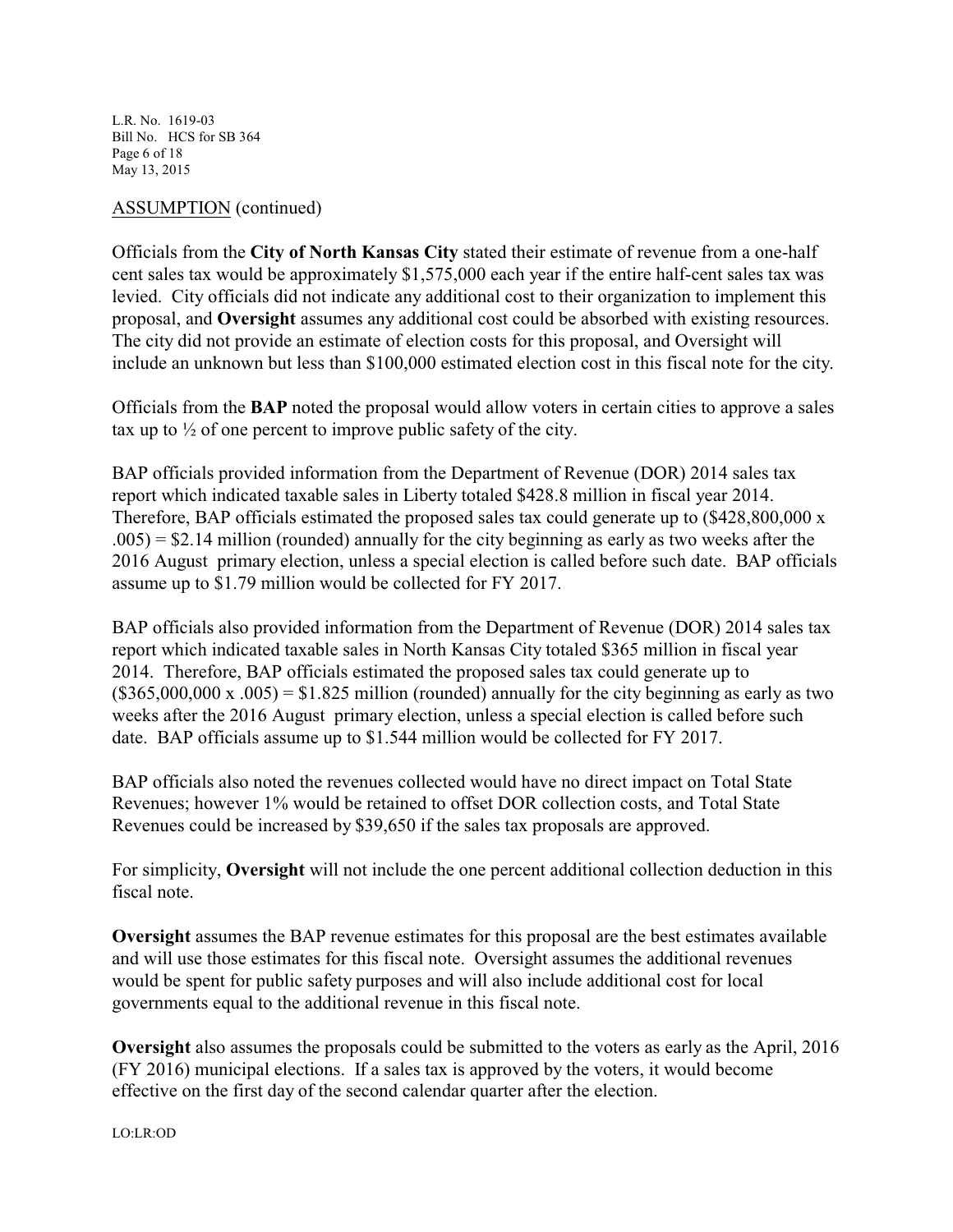L.R. No. 1619-03 Bill No. HCS for SB 364 Page 7 of 18 May 13, 2015

#### ASSUMPTION (continued)

The proposed sales tax could therefore become effective as early as October 1, 2016 (FY 2017).

For fiscal note purposes, **Oversight** will assume the election would be held with the April, 2016 municipal elections and sales tax could be collected from October 1, 2016 to June 30, 2017 (FY 2017). Oversight is also aware there is some delay in collecting, reporting, accounting, and remitting sales tax to local governments; however, we will indicate revenue up to nine months (75%) of the annual estimate for FY 2017.

For the City of Liberty, the estimate would be  $(\$2,140,000 \times .75) = \$1,605,000$ , and for FY 2018 and following years, the sales tax revenue estimate would be \$2,140,000.

For the City of North Kansas City, the estimate would be  $(\$1,825,000 \text{ x } .75) = \$1,369,000$ (rounded) and for FY 2018 and following years, the sales tax revenue estimate would be \$1,825,000.

Finally, **Oversight** notes this proposal would allow but not require the cities to propose a public safety sales tax to the voters, and the fiscal impact will be presented as \$0 (no election held) or the estimated election costs above and \$0 (no election or voters do not approve the sales tax) or the estimated sales tax revenue above.

Officials from the **DOR** stated this proposal would authorize these cities to impose a one-half percent sales tax for improving public safety but would have no impact on their organization.

DOR officials provided an estimate of the IT cost to implement the proposal of \$3,000 based on 40 hours of programming at \$75 per hour to make changes to DOR systems.

**Oversight** assumes OA - ITSD (DOR) is provided with core funding to handle a certain amount of activity each year, and assumes OA - ITSD (DOR) could absorb the costs related to this proposal. If multiple bills pass which require additional staffing and duties at substantial costs, OA - ITSD (DOR) could request funding through the budget process.

Officials from the **SOS** assumed a previous version of this proposal would have no impact on their organization.

Officials from the **Joint Committee on Administrative Rules** assume this proposal would have no impact on their organization.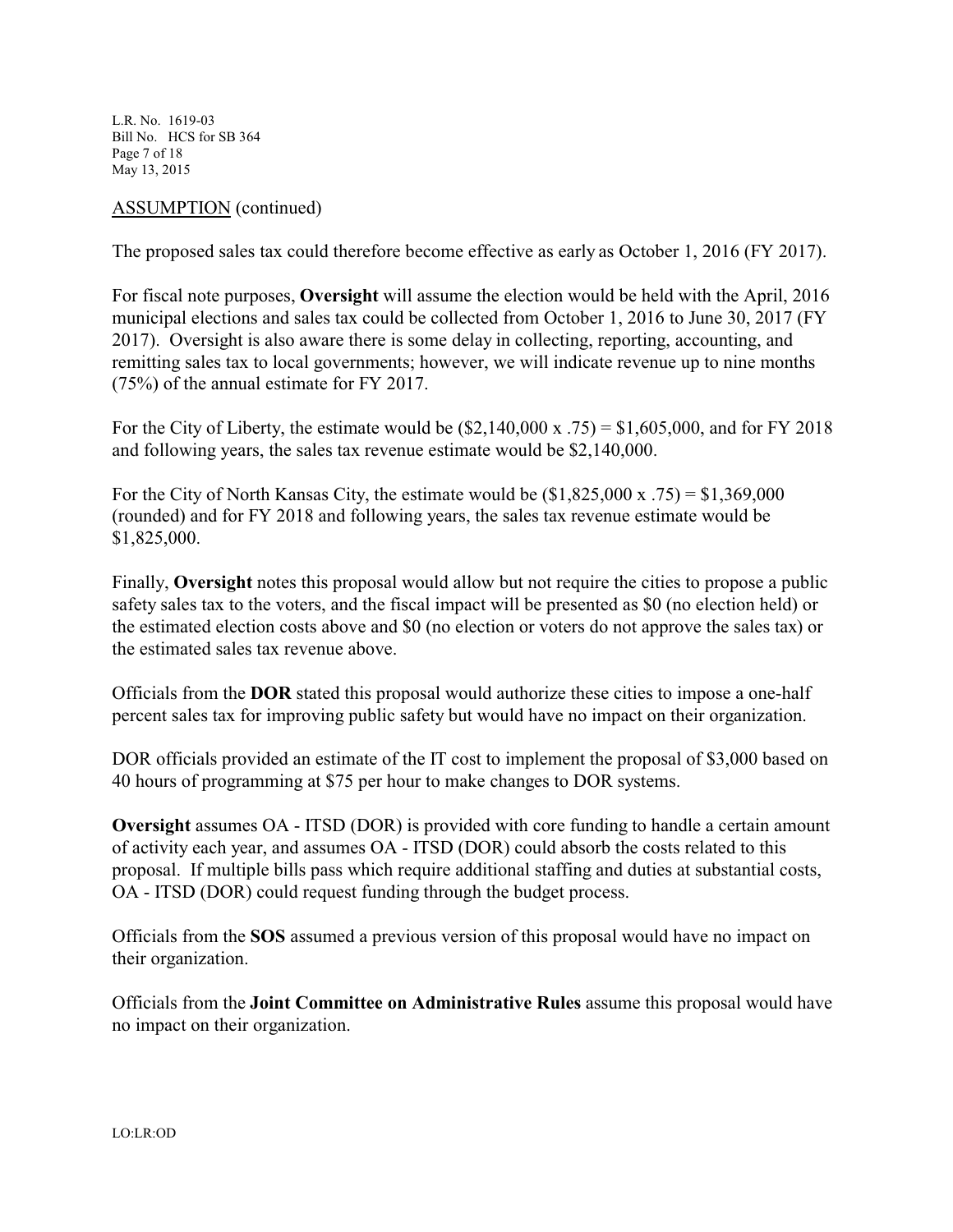L.R. No. 1619-03 Bill No. HCS for SB 364 Page 8 of 18 May 13, 2015

# ASSUMPTION (continued)

# Section 105.145

Officials from the **DOR** assumed this legislation would require the department to create a form. This form could be set up in the department's existing county fees system without any additional resources.

**Oversight** notes that the Office of the State Auditor (SAO) issued report No. 2013-065 in 2013 entitled Transportation Development Districts regarding their financial statement reporting requirements. The report stated as of December 31, 2011, 49 districts (of the 176 at the time) filed financial statements/audit reports late or did not file financial statements with the Office of the State Auditor at all. While a fine for late filing of financial statements is provided, Section 105.145.8 currently does not establish the agency responsible for the assessment or a collection mechanism for these fines; therefore, no fine revenue has been collected to date. The report also stated, as of February 1, 2013, the potential accumulated fine amounts were \$16,859,000.

This proposal provides that future fine revenue would be distributed to local school districts (after the Department of Revenue retains a collection fee of not more than two percent) in the same manner that proceeds for all penalties, forfeitures, and fines collected for any breach of the penal law of the state are distributed. **Oversight** assumes the \$500 fine is already established in statutes and that Transportation Development Districts (currently 195 districts) will timely submit their financial statements. Therefore, Oversight will assume no additional fiscal impact from this proposal.

# Section 143.1028

In response to a similar proposal from this session, HB 1060 Oversight received the following responses:

Officials from the **BAP** noted this proposal would allow taxpayers to contribute all or part of their personal income tax refunds to MOST accounts and assume it would not have a fiscal impact to their organization.

BAP officials assume there would be no direct impact to general and Total State Revenues from this proposal; to the extent taxpayers increase contribution to the MOST Program, additional tax deductions may occur which could indirectly reduce revenues.

**Oversight** notes this proposal would allow tax return filers to redirect a portion or all of their income tax refund to a MOST account. The proposal would not change the amount of tax nor the refund due; therefore, Oversight assumes the proposal would have no fiscal impact to the state.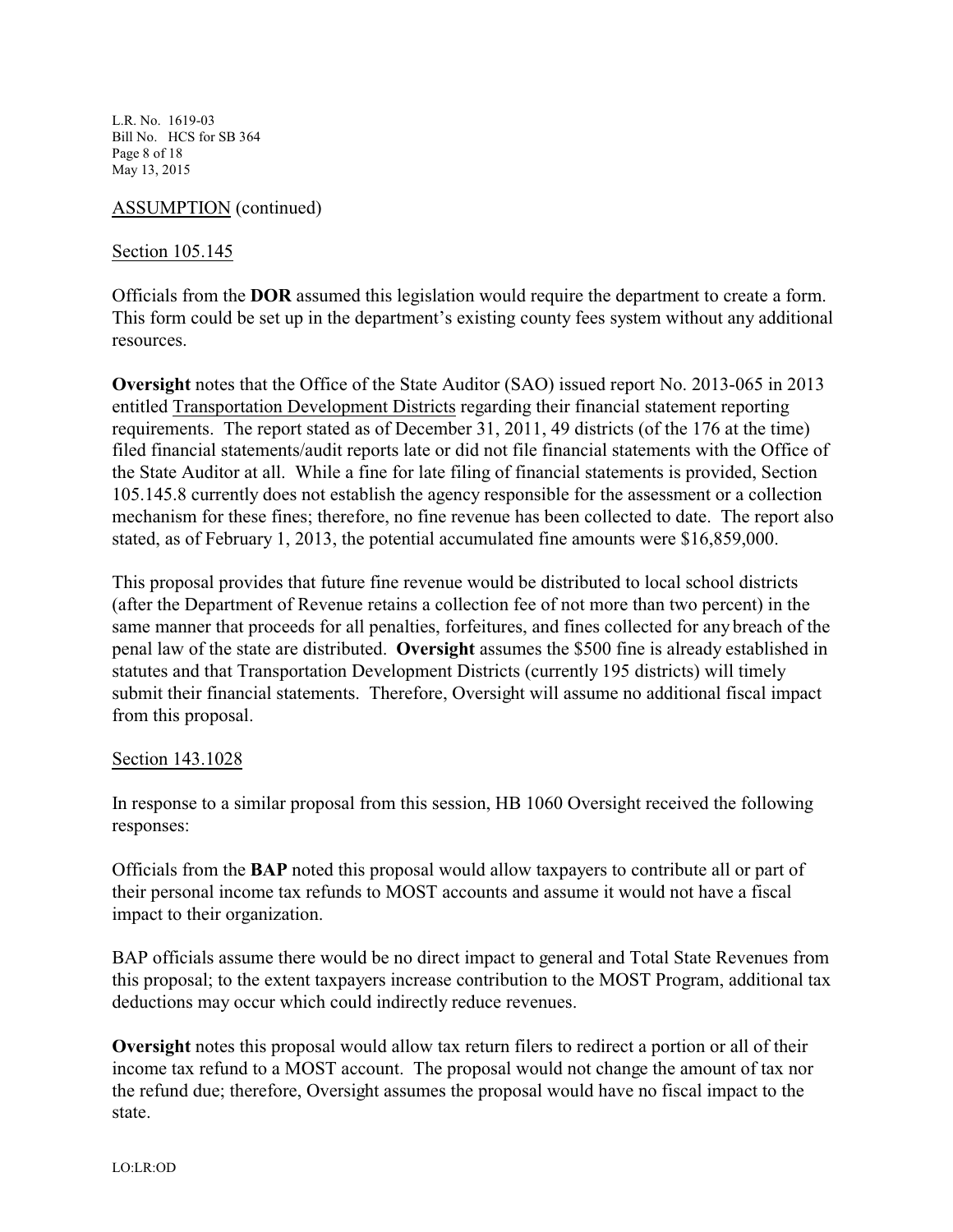L.R. No. 1619-03 Bill No. HCS for SB 364 Page 9 of 18 May 13, 2015

# ASSUMPTION (continued)

In response to a similar proposal (SB 420 LR 2014-01) officials from the **DOR** assumed the proposal would allow all or part of an income tax refund to be direct deposited into a financial institution managing the Missouri Higher Education Savings Program. The provisions would require a deposit of at least \$25 in the tax year refunded, and the taxpayer would be required to use a form prescribed by the Department and file the form with the taxpayer's tax return.

#### Administrative Impact

DOR officials assume Personal Tax would require two additional Temporary Tax Employees to key the MOST trust fund account information and two additional Revenue Processing Technicians I (Range 10, Step L) for correspondence and error correction. In addition, Collections and Tax Assistance (CATA) would have additional customer contacts about the direct deposit option and notice of adjustments. CATA would require one additional Tax Collection Technician (Range 10, Step L) for every additional 15,000 contacts annually on the non-delinquent tax line. The technician would require CARES equipment and license.

**Oversight** does not have information as to the number of participants in the 2014 checkoff program but notes the highest number of participants in an individual program in FY 2013 was 3,597. Oversight assumes a limited number of transactions could be processed by existing employees; however, if implementing the proposal results in unanticipated additional work for DOR or if multiple proposals are enacted resources could be requested through the budget process.

# IT impact

DOR officials provided an estimate of the IT cost to implement the proposal of \$75,168 based on 1,002 hours of programming to make changes to DOR systems.

**Oversight** will use the DOR estimate of IT cost in this fiscal note. Since the proposal would be effective for tax years beginning on or after January 1, 2016, Oversight will include the IT cost in FY 2017 when the first tax returns would be filed.

Officials from the **Joint Committee on Administrative Rules** assume this proposal would not have a fiscal impact to their organization.

Officials from the **Department of Higher Education** assume this proposal would have no fiscal impact on their organization.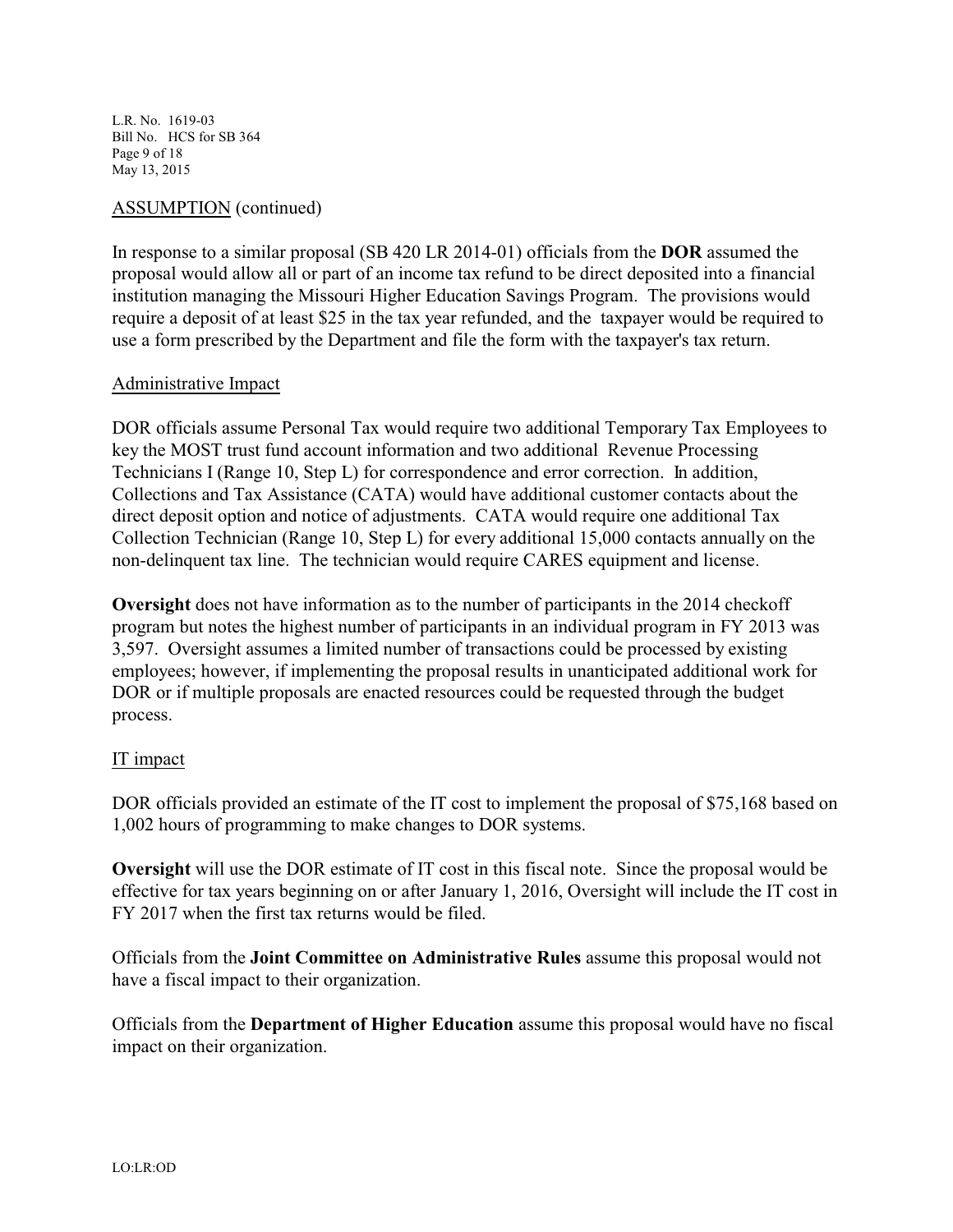L.R. No. 1619-03 Bill No. HCS for SB 364 Page 10 of 18 May 13, 2015

#### ASSUMPTION (continued)

In response to a similar proposal (SB 420 LR 2014-01) officials from the **SOS** assumed the proposal would have no impact on their organization.

Section 144.526

This proposal would increase from \$1,500 to \$2,000 the maximum cost for a new energy star certified appliance which could be exempted from sales tax during the Show-Me Green sales tax holiday.

Officials from the **Department of Natural Resources (DNR)** stated this proposal would increase the allowed cost of a new appliance exempted from state sales tax during the Show-Me Green Sales Tax Holiday from \$1,500 to \$2,000, and assume the proposal would have a negative effect on total state revenue. DNR officials also assume the Department of Revenue and Office of Administration - Division of Budget and Planning will provide a more detailed account of the fiscal impact.

In response to similar language in HB 2250 LR 5100-01 (2008) officials from the **BAP** assumed the proposal would exempt purchases of "Energy Star" certified appliances from sales tax for a seven day period in November, starting in 2009. Based on Personal Consumption data as provided by the United States Department of Commerce, Bureau of Economic Analysis, sales of qualifying appliances would be approximately 0.04% of annual retail sales. Gross General Revenue Fund sales tax collections in FY 2007 were \$1,977.7 million.

BAP officials estimated Total State Revenues could be reduced in the following ways, beginning in FY 2009:

| General Revenue | \$791,000   |
|-----------------|-------------|
| Prop C          | \$264,000   |
| Conservation    | \$33,000    |
| <b>DNR</b>      | \$26,000    |
| Total           | \$1,114,000 |

Officials from the **DOR** assumed similar language in HB 2250 LR 5100-01 (2008) would not have a fiscal impact on their organization.

DOR officials provided an estimate of the IT cost to implement the proposal of \$16,744 based on two technicians for two months. DOR officials assumed the IT portion of the proposal could be implemented with existing resources; however, if priorities shift, additional FTE/overtime would be needed.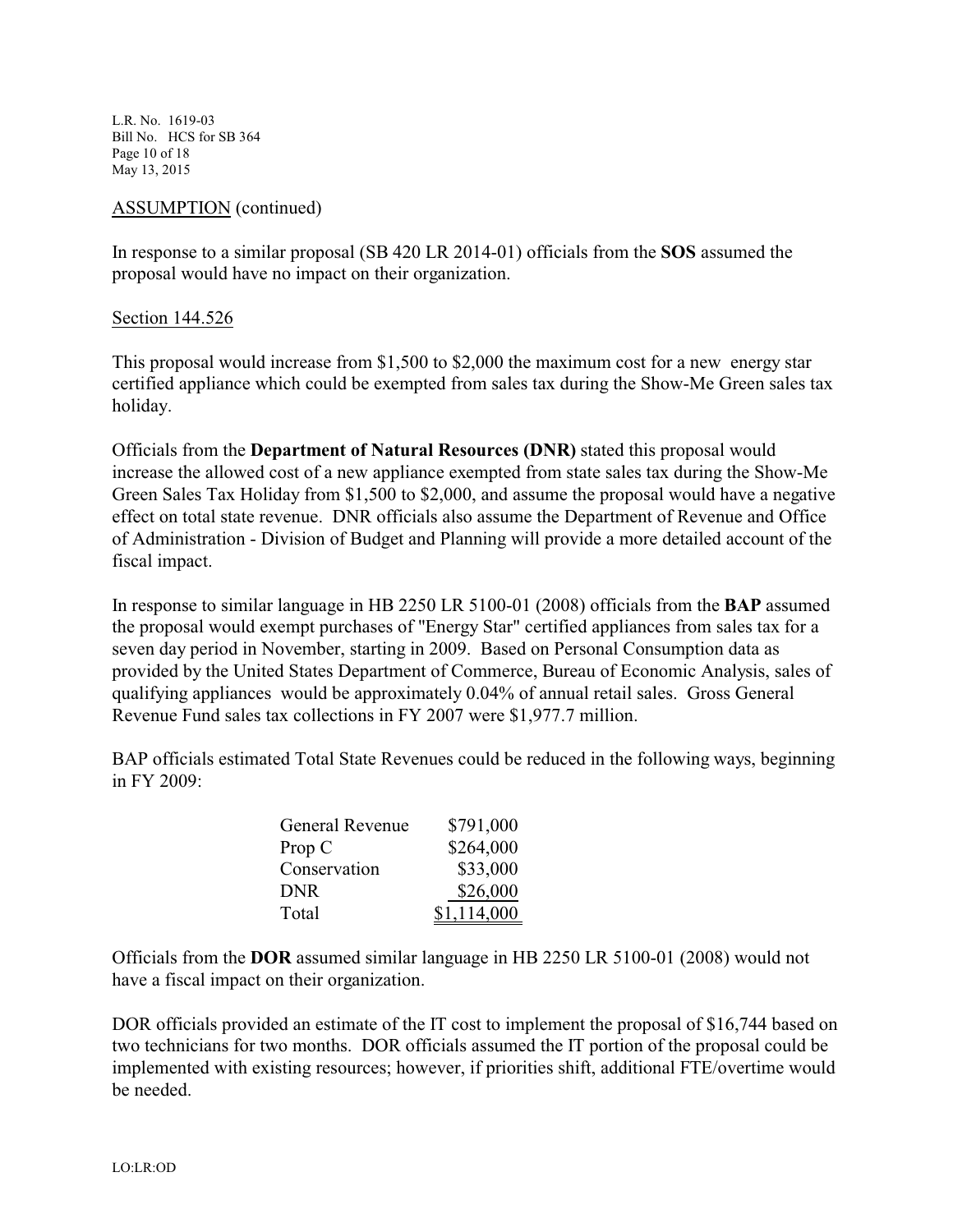L.R. No. 1619-03 Bill No. HCS for SB 364 Page 11 of 18 May 13, 2015

# ASSUMPTION (continued)

**Oversight** will assume that sales tax revenue losses to the General Revenue Fund, the School Trust Fund and political subdivisions will exceed \$100,000 per year and that losses to the Conservation Fund and to the State Parks and Soil and Water Funds will be less than \$100,000 per year.

#### Section 285.517

Officials from the **Department of Labor and Industrial Relations (DOLIR)** stated the United States Department of Labor (USDOL) has informally reviewed this bill and has determined it raises several conformity issues with federal law.

DOLIR officials state the proposed change requires that the DOLIR afford employers the same relief afforded to employers under the "safe harbor" provision. The safe harbor provision is solely a tax relief provision. It does not amend the definition of "employee" under the Unemployment Tax Act (FUTA), which determines the scope of the mandatory coverage requirement, for purposes of determining an employer-employee relationship. Internal Revenue Service (IRS) states that the safe harbor provision does not change the status of these workers from employees to self-employed.

Missouri is not permitted to offer the same relief as provided in the "safe harbor" provision, since this would permit Missouri to deny unemployment compensation (UC) coverage when such services are performed in an employment relationship for state and local governmental entities, certain nonprofit organizations, and federally recognized Indian tribes.

The denial of coverage in these circumstances would raise a conformity issue because services performed in an employment relationship for these entities are required to be covered.

Section 3303(a)(1), FUTA, requires, as a condition for employers in a state to receive the additional credit against the federal tax, that state law provide:

"*no reduced rate of contributions to a pooled fund is permitted to a person (or group of persons) having individuals in his (or their) employ except on the basis of his (or their) experience with respect to unemployment or other factors bearing a direct relation to unemployment risk…."*

If the application of the safe harbor provision would be to relieve employers of liability for state UC taxes even though services are required to be covered under the state UC law, this would "forgive" the back taxes of employers where there was coverage. If the issue is "forgiving" taxes otherwise due, then an issue would be raised with the experience rating since the forgiveness of taxes otherwise due results in the assignment of a zero tax rate on those services, which has the result of providing a reduced rate of tax on a basis not related to the experience of the employer.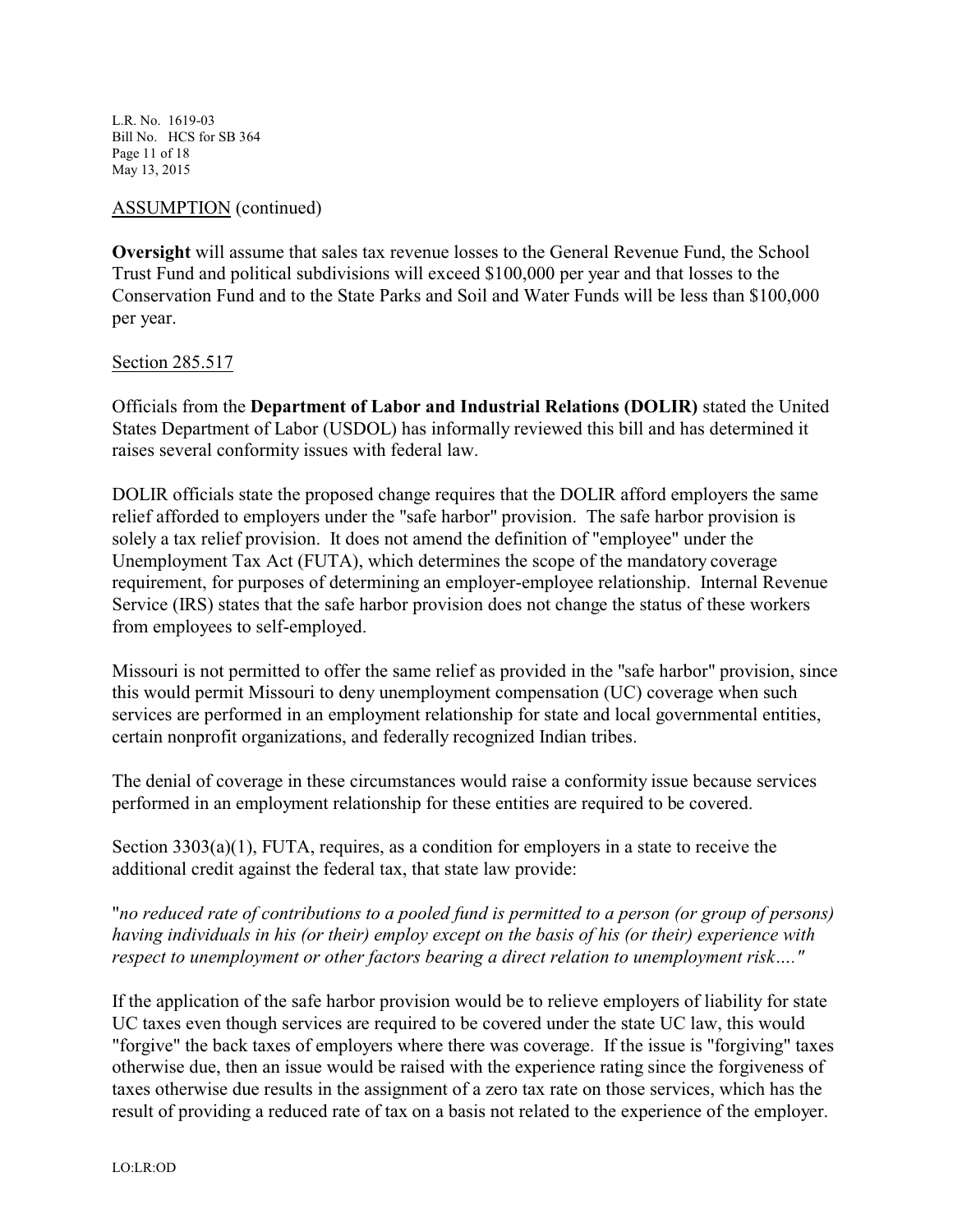L.R. No. 1619-03 Bill No. HCS for SB 364 Page 12 of 18 May 13, 2015

#### ASSUMPTION (continued)

This bill will create a conformity issues with the Federal UC laws. Non-conformity with federal law could jeopardize the certification of Missouri's unemployment insurance (UI) program. If the program fails to be certified, Missouri would lose approximately \$38 million in federal funds the state receives each year to administer the UI program. Additionally, Missouri would lose the approximately \$12 million in federal funds each year the Department of Economic Development, Division of Workforce Development uses for Wagner-Peyser reemployment services.

Lastly, the classification of some workers as independent contractors based on IRS determinations (even though DOLIR would not reach the same conclusion based on state law) would mean that employers would no longer be required to provide those individuals with workers' compensation coverage. With lower premium collections overall, the amount of taxes and surcharges collected by the State of Missouri to fund the Workers' Compensation Program and the Second Injury Fund would decrease in a parallel fashion.

Though it is uncertain exactly how many fewer workers would be classified as covered employees, any decrease in the premium base would result in a corresponding decrease in state revenues collected as a percentage of the premium base.

For the purpose of this fiscal estimate, DOLIR assumes the premium base would decrease 1%, or \$15,124,480. Based on this amount, the Admin Tax collected would decrease by \$151,245 and the Second Injury Surcharge collections would decrease by \$907,469. The total loss in state funding would be an estimated \$1,058,714.

**Oversight** assumes the proposed language may result in conformity issues with federal law. Oversight will range the loss of federal funds from \$0 (the proposal would be implemented in a way that does not conflict with federal technical requirements) or the amount estimated by DOLIR, \$38 million (Missouri fails to comply with federal regulations) to the Unemployment Insurance Administration Fund and \$0 or \$12 million to the Wagner Peyser Fund.

Although it is uncertain how many fewer workers would be classified as worker's compensation covered employees, any decrease in the premium base would result in a corresponding decrease in state revenues. For fiscal note purposes, Oversight will use DOLIR estimates of a 1% loss in the premium base of \$151,245 to the Workers' Compensation Fund and a loss of \$907,469 to the Second Injury Fund.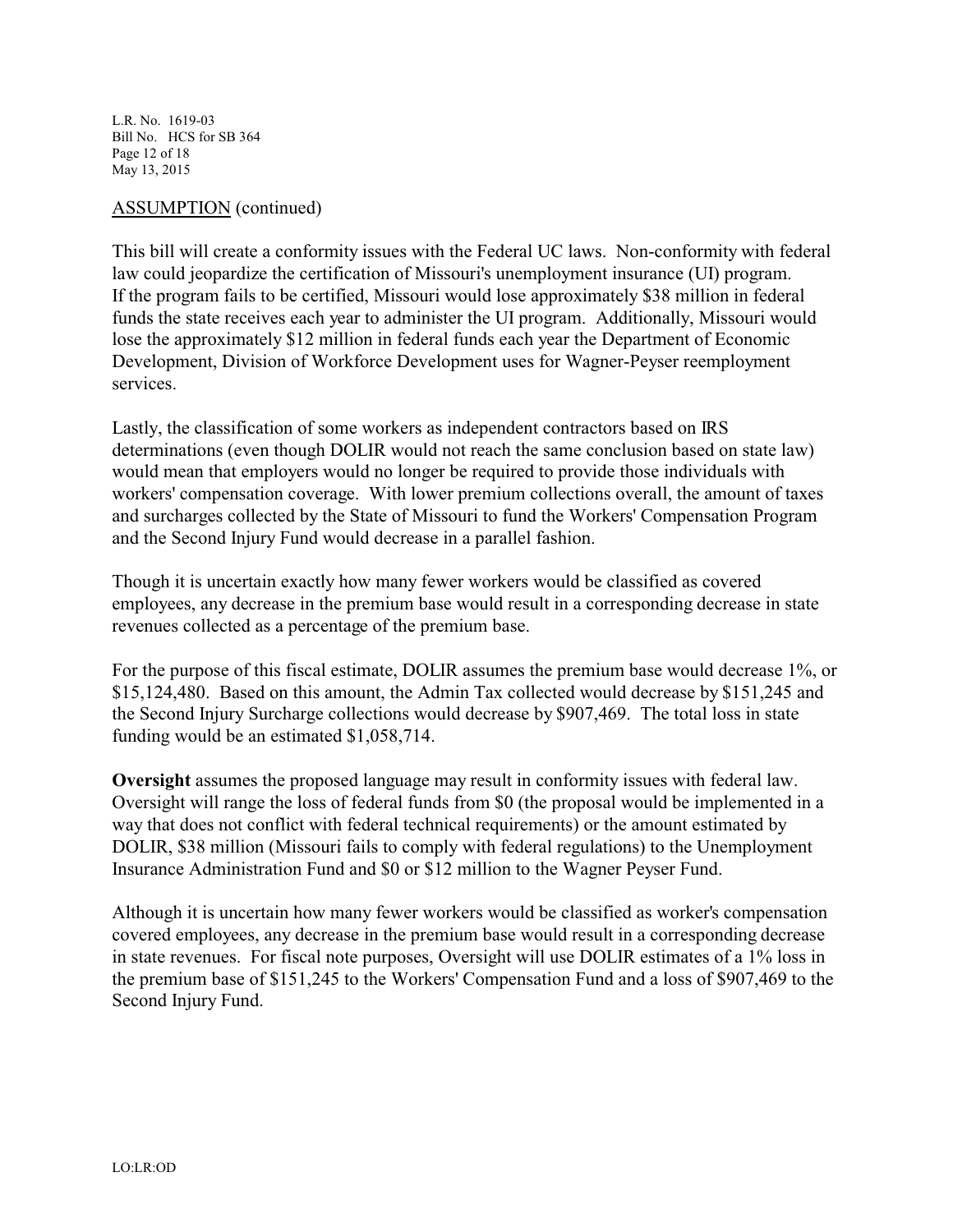L.R. No. 1619-03 Bill No. HCS for SB 364 Page 13 of 18 May 13, 2015

#### ASSUMPTION (continued)

#### Bill as a Whole

Officials from the **Missouri Western University**, the **Platte County Board of Elections**, the **Department of Social Services**, the **Missouri Gaming Commission**, the **Department of Mental Health**, the **Department of Corrections**, the **Office of Administration**, the **Office of the State Auditor**, the **State Technical College of Missouri**, the **Office of the Governor**, the **Missouri Lieutenant Governor**, the **Department of Economic Development**, the **Department of Insurance, Financial Institutions and Professional Registration**, the **Office of the State Courts Administrator**, and the **Department of Public Safety - Missouri Highway Patrol each** assume the current proposal would not fiscally impact their respective agencies.

Officials from the **Joint Committee on Administrative Rules** state that the proposal is not anticipated to cause a fiscal impact to their agency beyond its current appropriation.

Officials from the **Department of Elementary and Secondary Education (DESE)** state Article IX, section 7 of the Constitution of Missouri, requires the clear proceeds of all penalties, forfeitures, and fines collected for any breach of the penal laws of this state to be distributed to the schools. DESE assumes this proposal is conflicting with the Constitution.

In response to a previous version of this proposal, officials from the **Department of Agriculture**, the **Department of Higher Education**, the **University of Central Missouri**, the **Missouri State University**, the **Office of Prosecution Services**, the **Office of the State Treasurer**, the **Missouri Community College of Kansas City**, the **Central County Fire & Rescue**, the **State Tax Commission**, the **Missouri Ethics Commission**, the **Missouri Senate** each assumed the proposal would not fiscally impact their respective agencies.

In response to a previous version of this proposal, officials from the **Attorney General's Office** assumed that any potential costs arising from this proposal can be absorbed with existing resources.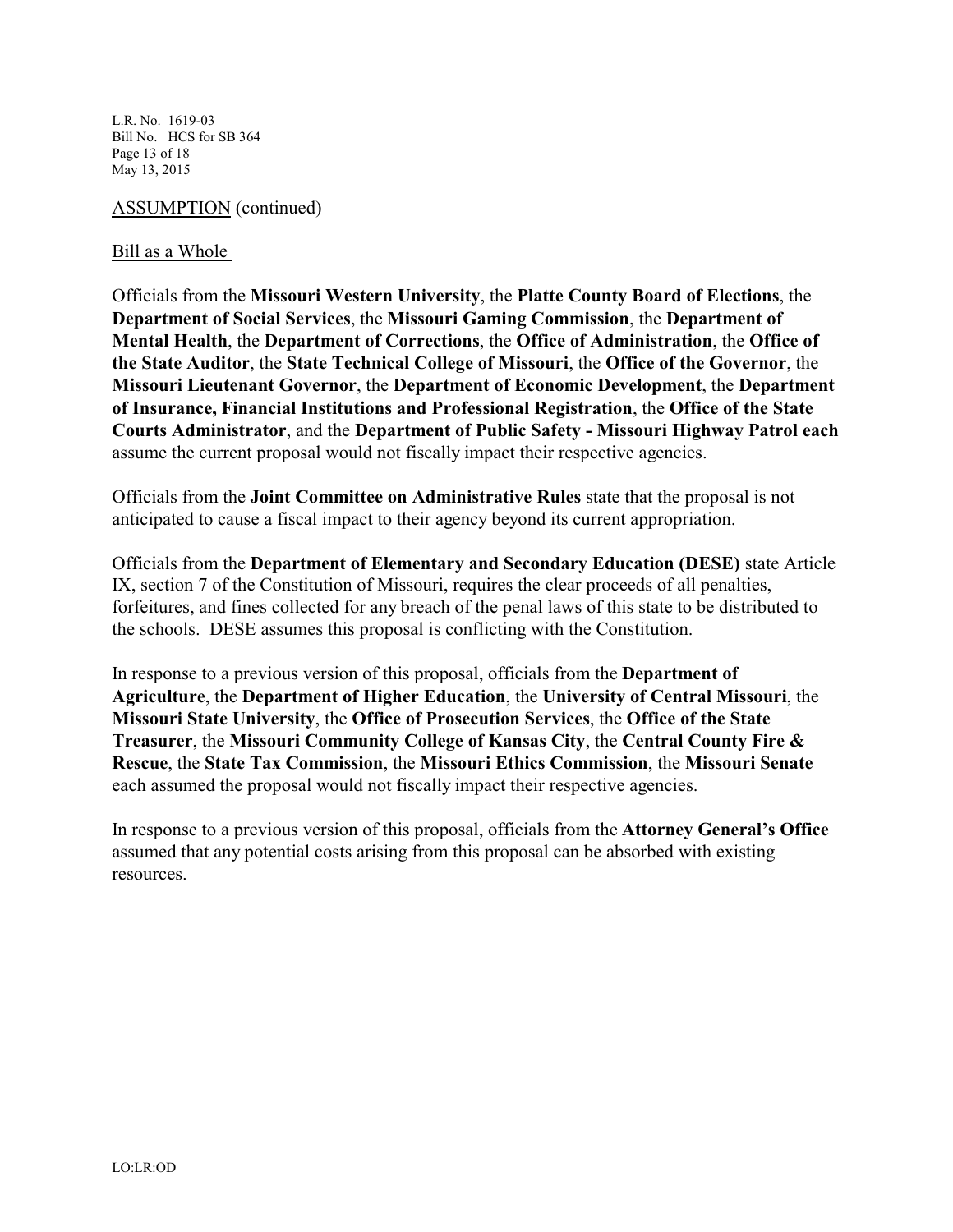L.R. No. 1619-03 Bill No. HCS for SB 364 Page 14 of 18 May 13, 2015

| FISCAL IMPACT - State Government                                                                | FY 2016                         | FY 2017                         | FY 2018                         |
|-------------------------------------------------------------------------------------------------|---------------------------------|---------------------------------|---------------------------------|
| <b>GENERAL REVENUE FUND</b>                                                                     | $(10 \text{ Mo.})$              |                                 |                                 |
| Revenue reduction - Sales tax exemption                                                         | (More than<br>\$100,000         | (More than<br>\$100,000         | (More than<br>\$100,000)        |
| Cost - DOR<br>IT cost $(\S143.1028)$                                                            | \$0                             | $(\$75,600)$                    | \$0                             |
| <b>ESTIMATED NET EFFECT ON</b><br><b>GENERAL REVENUE FUND</b>                                   | (More than<br><u>\$100,000)</u> | (More than<br>\$175,600)        | (More than<br>\$100,000)        |
| <b>WORKERS' COMPENSATION</b><br><b>FUND</b>                                                     |                                 |                                 |                                 |
| Loss - DOLIR $(\S 285.517)$<br>Lower WC premium collections<br>(1% decrease in premium base)    | (\$151,245)                     | (\$151,245)                     | (\$151,245)                     |
| <b>ESTIMATED NET EFFECT TO THE</b><br><b>WORKERS' COMPENSATION</b><br><b>FUND</b>               | $($ \$151,245)                  | $($ \$151,245)                  | (\$151,245)                     |
| <b>SECOND INJURY FUND</b>                                                                       |                                 |                                 |                                 |
| Loss - DOLIR $(\S 285.517)$<br>Lower WC premium collections<br>$(1\%$ decrease in premium base) | $(\$907,469)$                   | $(\$907,469)$                   | $(\$907,469)$                   |
| <b>ESTIMATE NET EFFECT TO THE</b><br><b>SECOND INJURY FUND</b>                                  | <u>(\$907,469)</u>              | <u>(\$907,469)</u>              | $($ \$907,469)                  |
| <b>SCHOOL DISTRICT TRUST FUND</b><br>$(\$144.526)$                                              |                                 |                                 |                                 |
| Revenue reduction - Sales tax exemption                                                         | (Less than<br>\$100,000)        | (Less than<br>\$100,000         | (Less than<br>\$100,000         |
| <b>ESTIMATED NET EFFECT ON</b><br><b>SCHOOL DISTRICT TRUST FUND</b>                             | (Less than<br><u>\$100,000)</u> | (Less than<br><u>\$100,000)</u> | (Less than<br><u>\$100,000)</u> |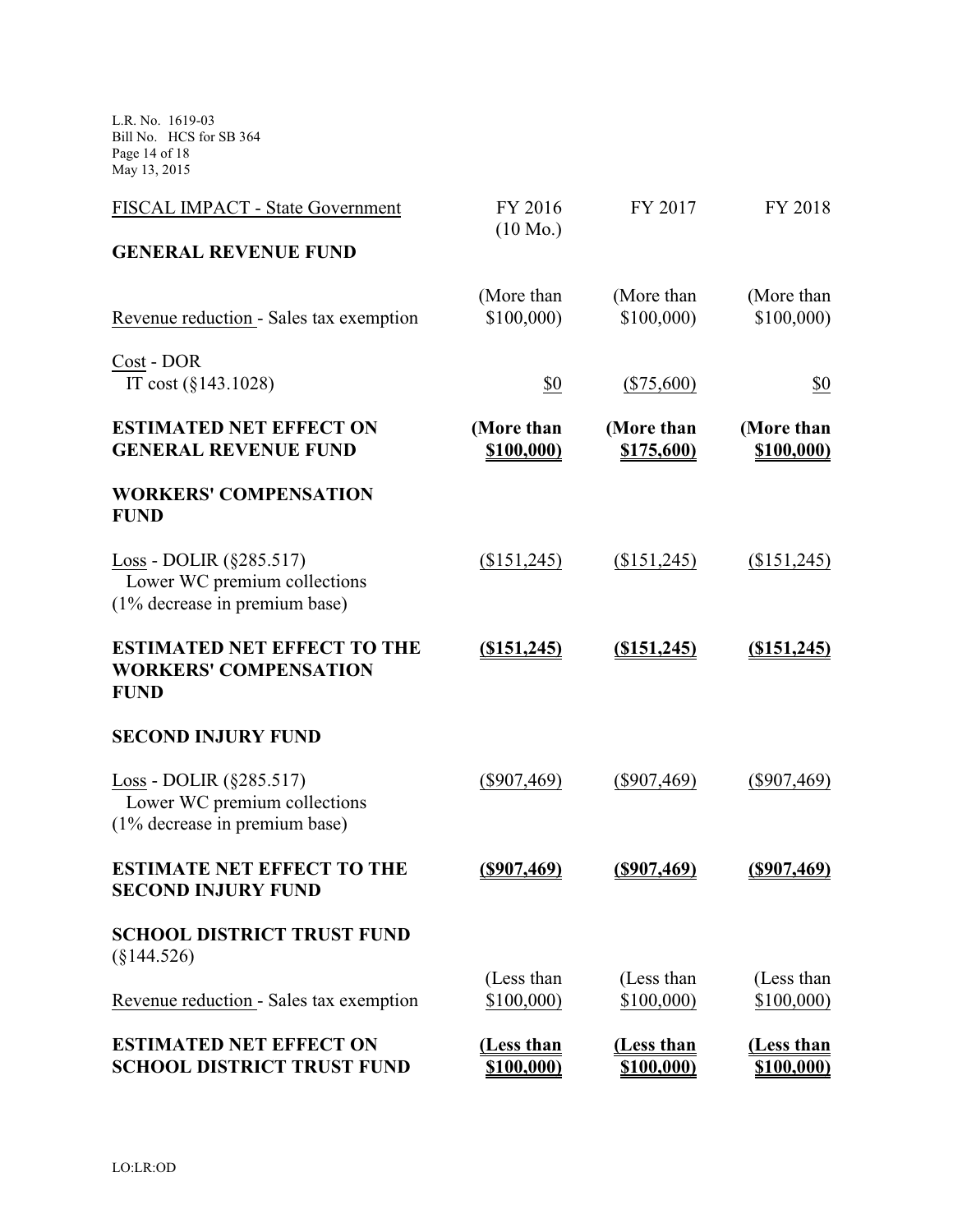L.R. No. 1619-03 Bill No. HCS for SB 364 Page 15 of 18 May 13, 2015

| FISCAL IMPACT - State Government                                                        | FY 2016<br>$(10 \text{ Mo.})$ | FY 2017                     | FY 2018                     |
|-----------------------------------------------------------------------------------------|-------------------------------|-----------------------------|-----------------------------|
| PARKS, AND SOILS AND WATER<br><b>FUNDS</b><br>$(\S144.526)$                             |                               |                             |                             |
|                                                                                         | (Less than                    | (Less than                  | (Less than                  |
| Revenue reduction - Sales tax exemption                                                 | \$100,000                     | \$100,000                   | \$100,000)                  |
| <b>ESTIMATED NET EFFECT ON</b><br>PARKS, AND SOILS AND WATER<br><b>FUNDS</b>            | (Less than<br>\$100,000)      | (Less than<br>\$100,000)    | (Less than<br>\$100,000)    |
| <b>CONSERVATION COMMISSION</b><br><b>FUND</b>                                           |                               |                             |                             |
| $(\$144.526)$                                                                           | (Less than                    | (Less than                  | (Less than                  |
| Revenue reduction - Sales tax exemption                                                 | \$100,000                     | \$100,000)                  | \$100,000                   |
| <b>ESTIMATED NET EFFECT ON</b><br><b>CONSERVATION COMMISSION</b><br><b>FUND</b>         | (Less than<br>\$100,000)      | (Less than<br>\$100,000)    | (Less than<br>\$100,000)    |
| <b>UNEMPLOYMENT</b><br><b>ADMINISTRATION FUND</b>                                       |                               |                             |                             |
| Loss - DOLIR<br>Potential non-conformity with federal<br>law $(\S 285.517)$             | \$0 or<br>$(\$38,000,000)$    | \$0 or<br>$(\$38,000,000)$  | \$0 or<br>$(\$38,000,000)$  |
| <b>ESTIMATED NET EFFECT TO THE</b><br><b>UNEMPLOYMENT</b><br><b>ADMINISTRATION FUND</b> | \$0 or<br>$($ \$38,000,000)   | \$0 or<br>$($ \$38,000,000) | \$0 or<br>$($ \$38,000,000) |
| <b>WAGNER PEYSER FUND</b>                                                               |                               |                             |                             |
| Loss - DOLIR<br>Potential non-conformity with federal<br>law (§285.517)                 | \$0 or<br>(\$12,000,000)      | \$0 or<br>(\$12,000,000)    | \$0 or<br>(\$12,000,000)    |
| <b>ESTIMATED NET EFFECT TO THE</b><br><b>WAGNER PEYSER FUND</b>                         | \$0 or<br>( \$12,000,000)     | \$0 or<br>( \$12,000,000)   | \$0 or<br>( \$12,000,000)   |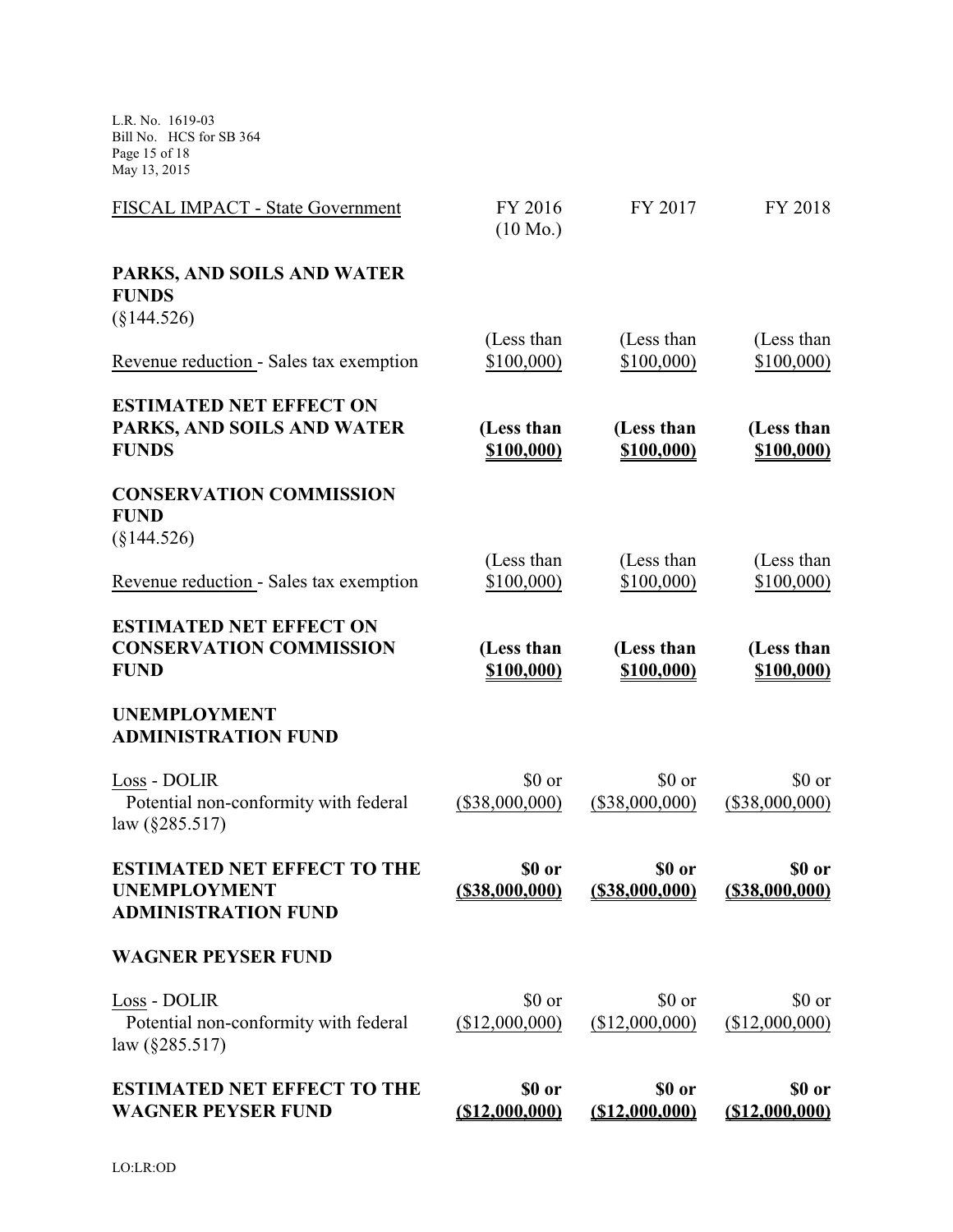L.R. No. 1619-03 Bill No. HCS for SB 364 Page 16 of 18 May 13, 2015

| FISCAL IMPACT - Local Government                                                              | FY 2016<br>$(10 \text{ Mo.})$  | FY 2017          | FY 2018          |
|-----------------------------------------------------------------------------------------------|--------------------------------|------------------|------------------|
| POLITICAL SUBDIVISION                                                                         |                                |                  |                  |
| Loss - Sales tax exemption                                                                    | (Greater than                  | (Greater than    | (Greater than    |
| $(\S144.526)$                                                                                 | \$100,000                      | \$100,000        | \$100,000        |
| Revenue - City of Kansas City<br>Sales tax - removal of 12/31/15 expiration<br>date (§94.402) | \$18,250,000                   | \$36,500,000     | \$36,500,000     |
| Expense - City of Kansas City -<br>Transportation (§94.402)                                   | (\$18,250,000)                 | $(\$36,500,000)$ | $(\$36,500,000)$ |
| Revenue - City of Liberty                                                                     | \$0                            | \$0 or Up to     | \$0 or           |
| Sales tax (§94.902)                                                                           |                                | \$1,605,000      | \$2,140,000      |
| Cost - City of Liberty                                                                        | \$0                            | \$0 or (Up to    | \$0 or           |
| Public Safety (§94.902)                                                                       |                                | \$1,605,000      | (\$2,140,000)    |
| Cost - City of Liberty<br>Election $(\S 94.902)$                                              | \$0 or $(\$30,000)$            | \$0              | \$0              |
| Revenue - City of North Kansas City                                                           | \$0                            | \$0 or Up to     | \$0 or           |
| Sales tax (§94.902)                                                                           |                                | \$1,369,000      | \$1,825,000      |
| Cost - City of Liberty                                                                        | \$0                            | \$0 or (Up to    | \$0 or           |
| Public Safety (§94.902)                                                                       |                                | \$1,369,000      | (\$1,825,000)    |
| Loss - License Tax Limitations imposed                                                        | \$0 to                         | \$0 to           | $$0$ to          |
| on hotels $(\S 94.360)$                                                                       | (Unknown)                      | (Unknown)        | (Unknown)        |
| Cost - City of North Kansas City<br>Election $(\S 94.902)$                                    | \$0 or (Less than<br>\$100,000 | \$0              | \$0              |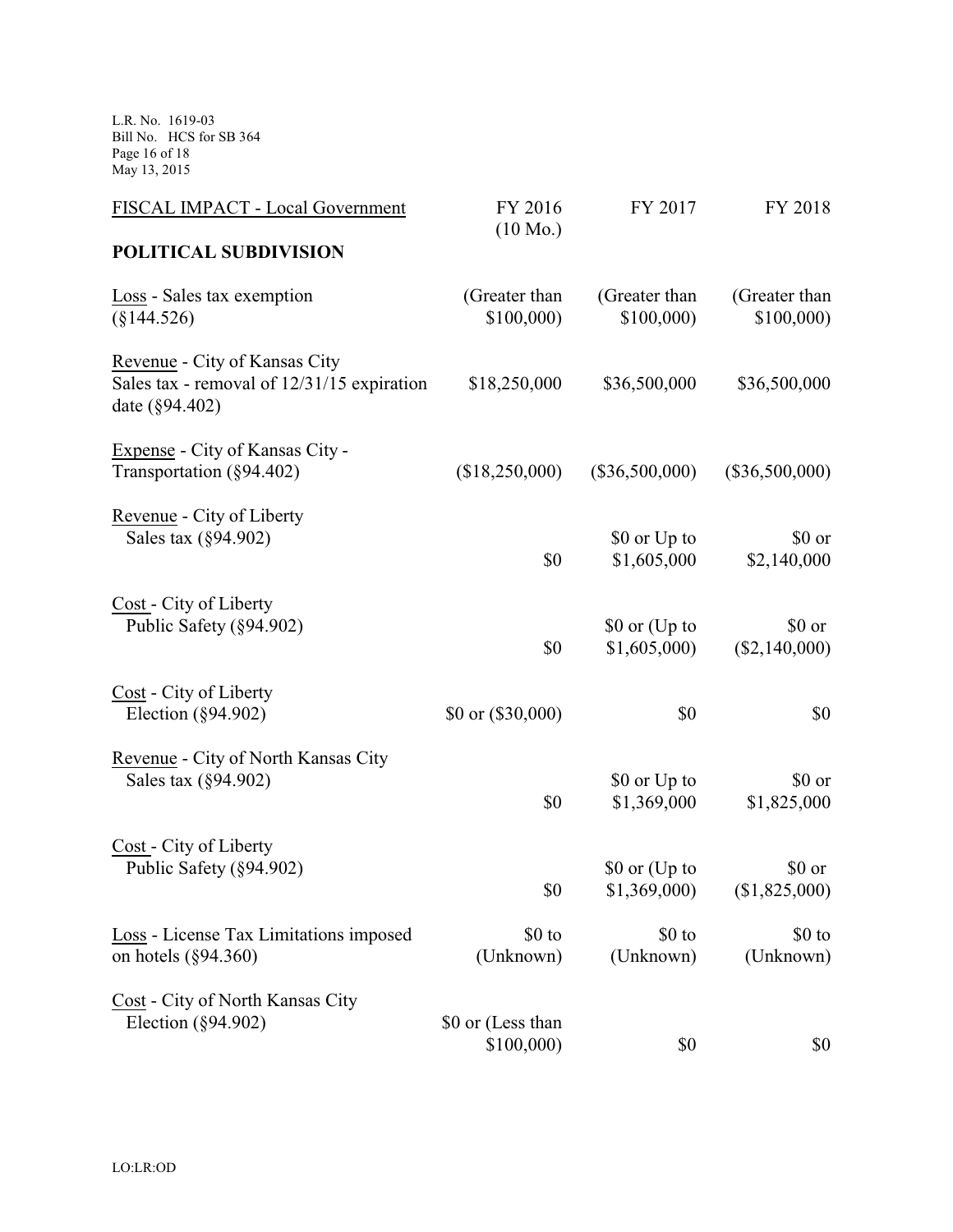L.R. No. 1619-03 Bill No. HCS for SB 364 Page 17 of 18 May 13, 2015

| (Unknown)                     | (Unknown)           | (Unknown)           |
|-------------------------------|---------------------|---------------------|
| \$0 or<br>(Unknown)           | \$0 or<br>(Unknown) | \$0 or<br>(Unknown) |
| FY 2016<br>$(10 \text{ Mo.})$ | FY 2017             | FY 2018             |
|                               |                     |                     |

# FISCAL IMPACT - Small Business

Direct fiscal impact to small businesses would be expected as a result of this proposal.

#### FISCAL DESCRIPTION

This proposal modifies provisions related to taxing in local political subdivisions.

This legislation is not federally mandated, would not duplicate any other program and would not require additional capital improvements or rental space.

#### SOURCES OF INFORMATION

Department of Revenue Department of Natural Resources Office of Administration - Budget and Planning Department of Labor and Industrial Relations Missouri Western University Platte County Board of Elections Department of Social Services Missouri Gaming Commission Department of Mental Health Department of Corrections Office of Administration Office of the State Auditor State Technical College of Missouri Office of the Governor Missouri Lieutenant Governor Department of Economic Development Department of Insurance, Financial Institutions and Professional Registration Department of Elementary and Secondary Education Office of the State Courts Administrator